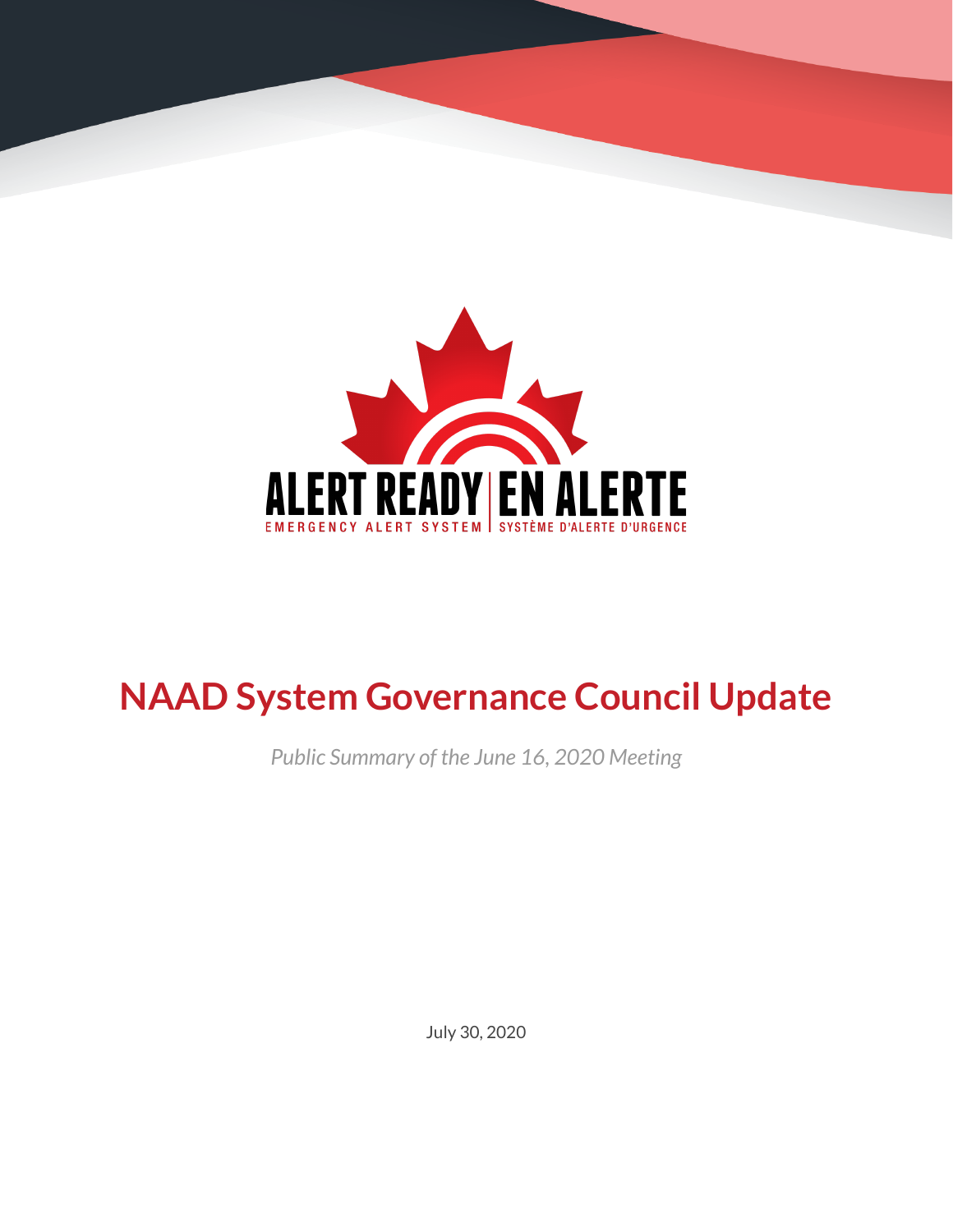### **Purpose**

The purpose of this document is to provide Last Mile Distributors (LMDs) with an update regarding key NAAD System activities and discussions following the most recent NAAD System Governance Council meeting that was hosted virtually by Pelmorex on June 16, 2020.

# **Operational Update**

#### Public Awareness Test

The next public test of the Alert Ready system is scheduled for Wednesday, November 25, 2020. The most up-to-date schedule with test times for each province and territory can be accessed [here.](https://alerts.pelmorex.com/#test-schedule)

#### Wireless Public Alerting (WPA)

- An update to the WPA service was performed in December 2019 to include better support for accents and additional ASCII characters contained in wireless public alert messages.
- The removal of the event code restriction was completed in February 2020.
- A working group composed of wireless service providers (WSPs), Pelmorex and participating Alert Issuers is currently evaluating new features to include in a release planned for 2021.

#### Selection of the Alert Distribution Channels

Since December 2019, authorized alert issuers who access the NAAD System alert interface to issue an emergency alert now have the ability to select the broadcast channels for the distribution of the alert. By default, an emergency alert will be sent intrusively to TV, radio and wireless devices. Issuers can now choose to send an alert only to wireless devices or alternatively only to television and radio services.

#### Text-to-Speech (TTS)

Environment and Climate Change Canada (ECCC) are reviewing their lexicons in order to identify necessary improvements to address complaints received recently in regards to the incorrect pronunciation of some location names in the audio version of an alert.

## **NAAD System Development Update**

The NAAD System team continues to develop a new alert interface for use by authorized government agencies to issue, update and end alerts in the system. The project was approved at the October 8, 2019 Council meeting. The alpha release is expected to be completed by this fall. The implementation of the new alert interface will not impact LMDs.